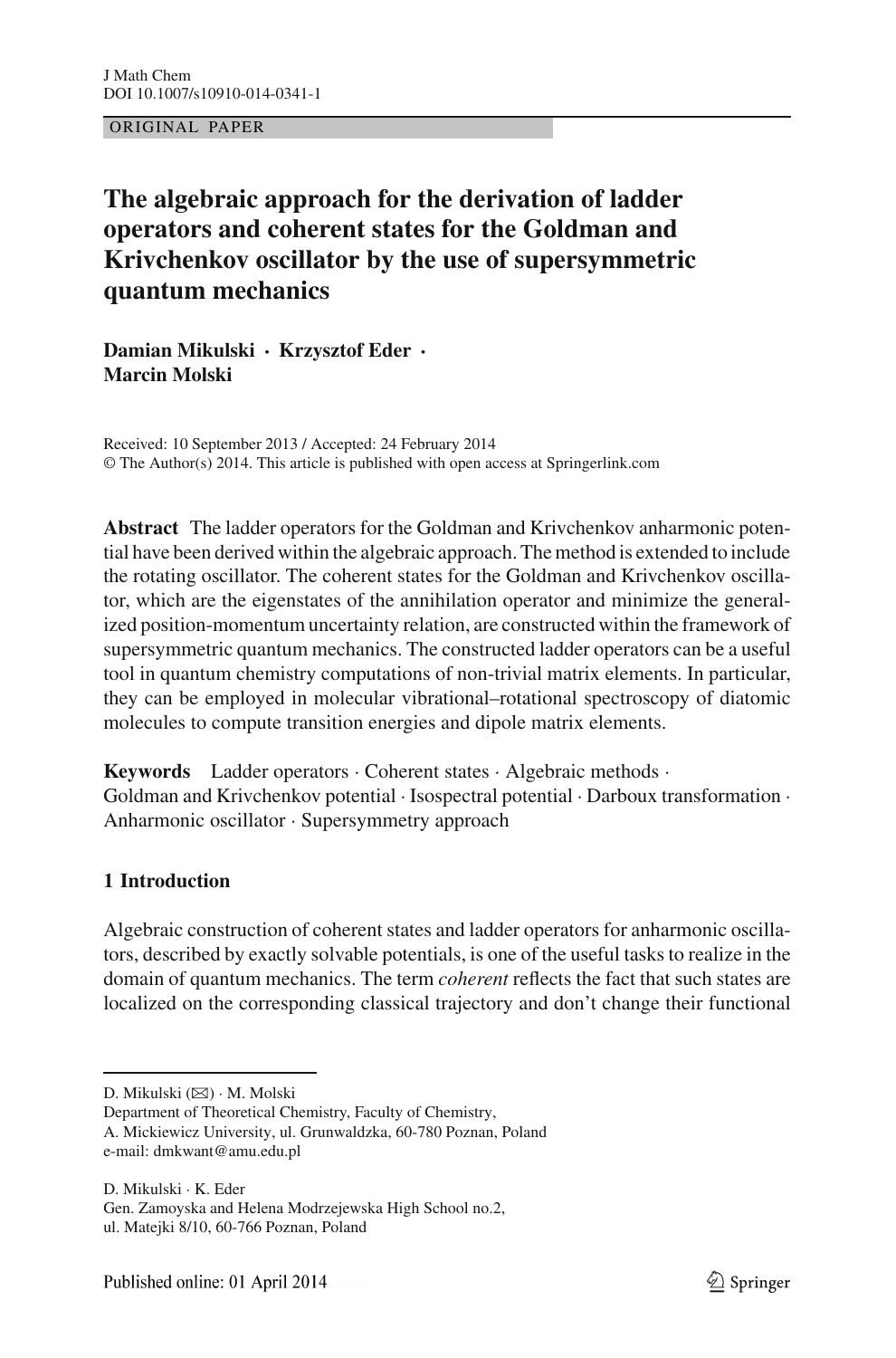form during propagation. Coherent states can be defined in three ways: (1) by means of a displacement oscillator acting on the ground state of an oscillator, (2) in terms of the eigenstates of an annihilation operator and (3) by the position and momentum of the minimum uncertainty states. It should be pointed out that the definition (1) depends on the analytical form of a displacement operator, which is specific to a harmonic oscillator [\[1\]](#page-13-0), hence in this case approximate coherent states can be constructed employing, for example, the Nieto and Simmons [\[2](#page-13-1)] or Kais and Levine [\[3](#page-13-2)] procedures.

The ladder operators can be constructed using the algebraic or supersymmetric (SUSY) approaches [\[4](#page-13-3)[,5](#page-13-4)] which have been successfully applied to the Morse, Pöschl– Teller, radial harmonic and other oscillators  $[6-15]$  $[6-15]$ . The fundamental study in this direction was developed by Schrödinger [\[16](#page-13-7)], who introduced the factorization method into quantum mechanics. This concept was generalized by Infeld and Hull [\[17](#page-13-8)]. In their paper a detailed analysis of the factorizable oscillators was presented. Recently, Dong et al. derived the raising and lowering operators for the Morse [\[18](#page-13-9)], Pöschl–Teller [\[19\]](#page-13-10) and pseudoharmonic oscillators [\[20\]](#page-13-11) employing some properties of the associated Laguerre and Legandre polynomials. These operators satisfy the commutation relation for the  $SU(2)$  Lie group [\[21](#page-13-12)]. The Morse oscillator and others have been studied both in terms of  $SO(2,1)$  and  $SU(2)$  Lie groups. Also Avram and Drăgănescu  $[22]$  have constructed the ladder operators for the Morse potential. They used properties of the confluent hypergeometric function in the recurrent analytic form. Recently, Dong et al. [\[23](#page-13-14)] proposed a new anharmonic oscillator in the form:

$$
V(r,\theta) = \frac{1}{2}\mu\omega^2r^2 + \frac{\hbar^2}{2\mu}\frac{\alpha}{r^2} + \frac{\hbar^2}{2\mu}\frac{\beta\cos^2\theta}{r^2\sin^2\theta},
$$
 (1.1)

where  $\mu$ ,  $\omega$ ,  $\alpha$  and  $\beta$  denote the reduced mass of a particle, the angular frequency and two dimensionless parameters, respectively. These authors presented the exact solutions of the Schrödinger equation with this oscillator. Moreover, in this study the ladder operators were constructed directly from the normalized radial function.

Goldman and Krivchenkov introduced a simple anharmonic potential, which can be written in the following form [\[24](#page-13-15)]:

$$
V(r) = Br^2 + \frac{A}{r^2},
$$
\n(1.2)

<span id="page-1-0"></span>in which A, B are constants and r denotes the internuclear separation. The Goldman and Krivchenkov potential (G–K potential) is one of the few for which the Schrödinger equation has an exact analytical solution. This potential is a generalization of the ordinary harmonic oscillator in three dimensions, in which parameter A is a continuous parameter in the range  $[0, \infty]$  instead of the values determined by the rotational quantum number. The G–K oscillator is introduced for a description of the bond-stretching vibrations of diatomic molecules. Thus, this potential is a realistic zero-order model useful for description of anharmonic vibrations in diatomic molecules.

The coherent states for the Morse potential have been constructed using different approaches. Perelomov  $[25]$  $[25]$  constructed the coherent states using the Lie group symmetry. Employing this approach, Dong [\[26\]](#page-13-17) obtained the coherent states for the Morse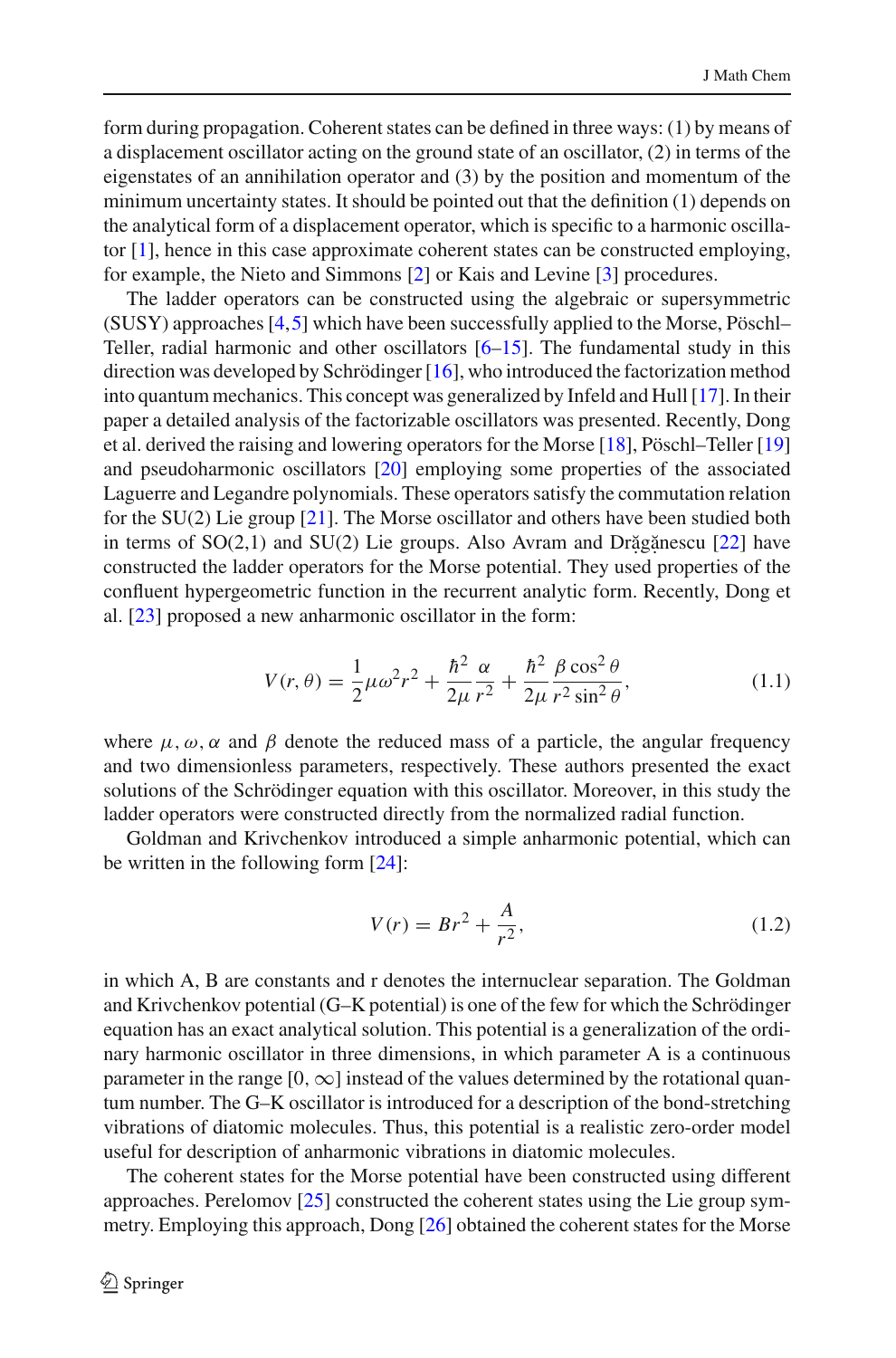potential basing on the SU(2) Lie algebra. Nieto and Simmons [\[27\]](#page-13-18) proposed a new method for the construction of coherent states of arbitrary oscillators based on the classical equation of motion and applied it to the Morse oscillator. Benedict and Molnar [\[4\]](#page-13-3) presented an algebraic method employing the SUSY ladder operators to the construction of the coherent states for the one-dimensional Morse oscillator. Moreover, they determined the unitary displacement operator, which generates coherent states from the ground states.

The study of the Barut–Girardello coherent states [\[28](#page-13-19)] has attracted much attention. These states can be assumed as eigenstates of the lowering operator of an arbitrary quantum system. Brief [\[29](#page-13-20)] considered the Barut–Girardello coherent states using the properties of the Lie algebra  $SU(1,1)$ . However, it was Fakhri and Chenaghlou [\[30\]](#page-13-21) who constructed these coherent states for the Morse oscillator as a linear combination of the quantum states corresponding to this potential. A generalization of the Barut– Girardello approach was investigated by Gazeau and Klauder [\[31,](#page-13-22)[32\]](#page-13-23). Adopting this approach Popov [\[33\]](#page-13-24) obtained Barut-Girardello coherent states for the Morse potential. Chenaghou and Fakhri [\[10\]](#page-13-25) derived these coherent states for the Eckart and Rosen-Morse potentials.

The purpose of the present work is to construct the ladder operators and minimumuncertainty coherent states for the G–K oscillator and to generalize the approach to include the rotating G–K oscillator. The work is organized as follows. In the second section, we derive the ladder operators from the analytical wave function of the G– K oscillator. In the third part, this method is extended to include the rotating G–K oscillator. In the fourth chapter the coherent states and an isospectral potential of the G-K potential have been obtained using the SUSY approach. In the next section, we demonstrate that these coherent states minimize the generalized position-momentum uncertainty relation.

The derived ladder operators for the G–K anharmonic and the corresponding G– K rotating oscillator can be utilized in rotational–vibrational molecular spectroscopy of small diatomic molecules to compute matrix elements and rotational–vibrational transition probabilities in the electronic states of these molecules.

#### **2 Ladder operators for the G–K oscillator with zero total angular momentum**

In order to determine the ladder operators for the G–K potential we employ the algebraic method. The starting point for the realization of this aim is the vibrational Schrödinger equation with the G–K potential [\(1.2\)](#page-1-0)

$$
\left(-\frac{d^2}{dr^2} + B'r^2 + \frac{A'}{r^2} - \varepsilon_v\right)\Psi(r)_v = 0,
$$
\n(2.1)

<span id="page-2-0"></span>in which  $A' = \frac{2Am}{\hbar^2}$ ,  $B' = \frac{2Bm}{\hbar^2}$ ,  $\varepsilon_v = \frac{E_v 2m}{\hbar^2}$ , and  $v = 0, 1, 2, 3...$  is the vibrational<br>guarantum number Equation (2.1) has an used englished solution. In particular, the quantum number. Equation [\(2.1\)](#page-2-0) has an exact analytical solution. In particular, the energy spectrum of the Schrödinger equation is given by Hall and Saad [\[24](#page-13-15)]

$$
E_{\nu} = 2\beta (2\nu + \gamma) , \qquad (2.2)
$$

 $\mathcal{L}$  Springer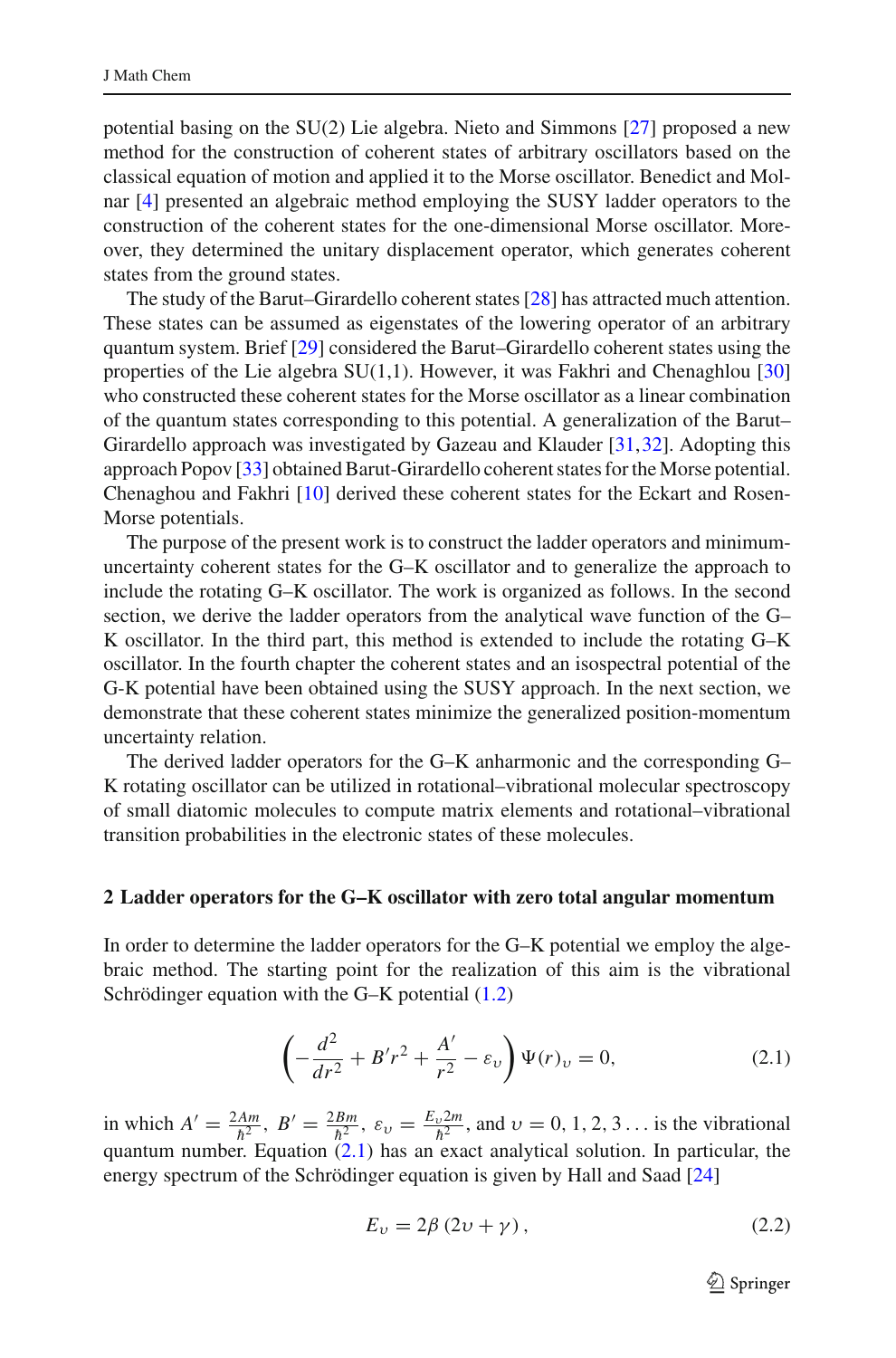in which

$$
\beta = \sqrt{B'}, \quad \gamma = 1 + \sqrt{A' + 1/4}.
$$
 (2.3)

The normalized solution of Eq.  $(2.1)$  takes the form  $[24]$ :

$$
\Psi(r)_{\nu} = (-1)^{\nu} \left[ \frac{2\beta^{\nu}(\gamma)_{\nu}}{\nu! \Gamma(\gamma)} \right]^{1/2} r^{\gamma - \frac{1}{2}} \exp\left(-\frac{\beta r^2}{2}\right) F\left(-\nu, \gamma, \beta r^2\right), \tag{2.4}
$$

<span id="page-3-0"></span>where  $F(a, b, x)$  stands for confluent hypergeometric (Kummer) function defined by the Gamma function

$$
F(a, b, x) = \sum_{n=0}^{\infty} \frac{\Gamma(a+n)\Gamma(b)x^n}{\Gamma(b+n)\Gamma(a)n!}.
$$
 (2.5)

In wave function  $(2.4)$   $(\gamma)_v$  is the Pochhammer symbol defined by

$$
(\gamma)_v = \frac{\Gamma(\gamma + v)}{\Gamma(\gamma)}.\tag{2.6}
$$

The relation between the confluent hypergeometric function and the associated Laguerre polynomials can by written as

$$
L_n^m(x) = \frac{\Gamma(n+m+1)}{n!\Gamma(m+1)} F(-n, m+1, x),
$$
 (2.7)

in which  $L_n^m(x)$  denotes the associated Laguerre polynomial:

$$
L_n^m(x) = \sum_{k=0}^n (-1)^k \frac{[(n+m)!]^2}{(n-k)!(m+k)!k!} x^k.
$$
 (2.8)

<span id="page-3-2"></span>Therefore, after changing the variable  $x = \beta r^2$ , we can write the wave function [\(2.4\)](#page-3-0) in the form

$$
\Psi(x)_\nu = C_\nu x^{\frac{1}{2}\left(\gamma - \frac{1}{2}\right)} \exp\left(-\frac{x}{2}\right) L^{\gamma - 1}_\nu(x),\tag{2.9}
$$

<span id="page-3-1"></span>in which

$$
C_{\nu} = (-1)^{\nu} \left[ \frac{2\beta^{\gamma}(\gamma)_{\nu}}{\nu! \Gamma(\gamma)} \right]^{1/2} \beta^{-\frac{1}{2}(\gamma - \frac{1}{2})} \frac{\nu! \Gamma(\gamma)}{\Gamma(\nu + \gamma)}.
$$
 (2.10)

The differential ladder operators can be constructed directly from the wave function [\(2.9\)](#page-3-1). We look for the operators of the following representation:

$$
\hat{K}_{+} = A_{+}(x)\frac{d}{dx} + B_{+}(x) \text{ and } \hat{K}_{-} = A_{-}(x)\frac{d}{dx} + B_{-}(x). \tag{2.11}
$$

These operators satisfy the following properties:

$$
\hat{K}_{+}\Psi(x)_{\nu} = K_{+}^{\nu}\Psi(x)_{\nu+1} \text{ and } \hat{K}_{-}\Psi(x)_{\nu} = K_{-}^{\nu}\Psi(x)_{\nu-1}.
$$
 (2.12)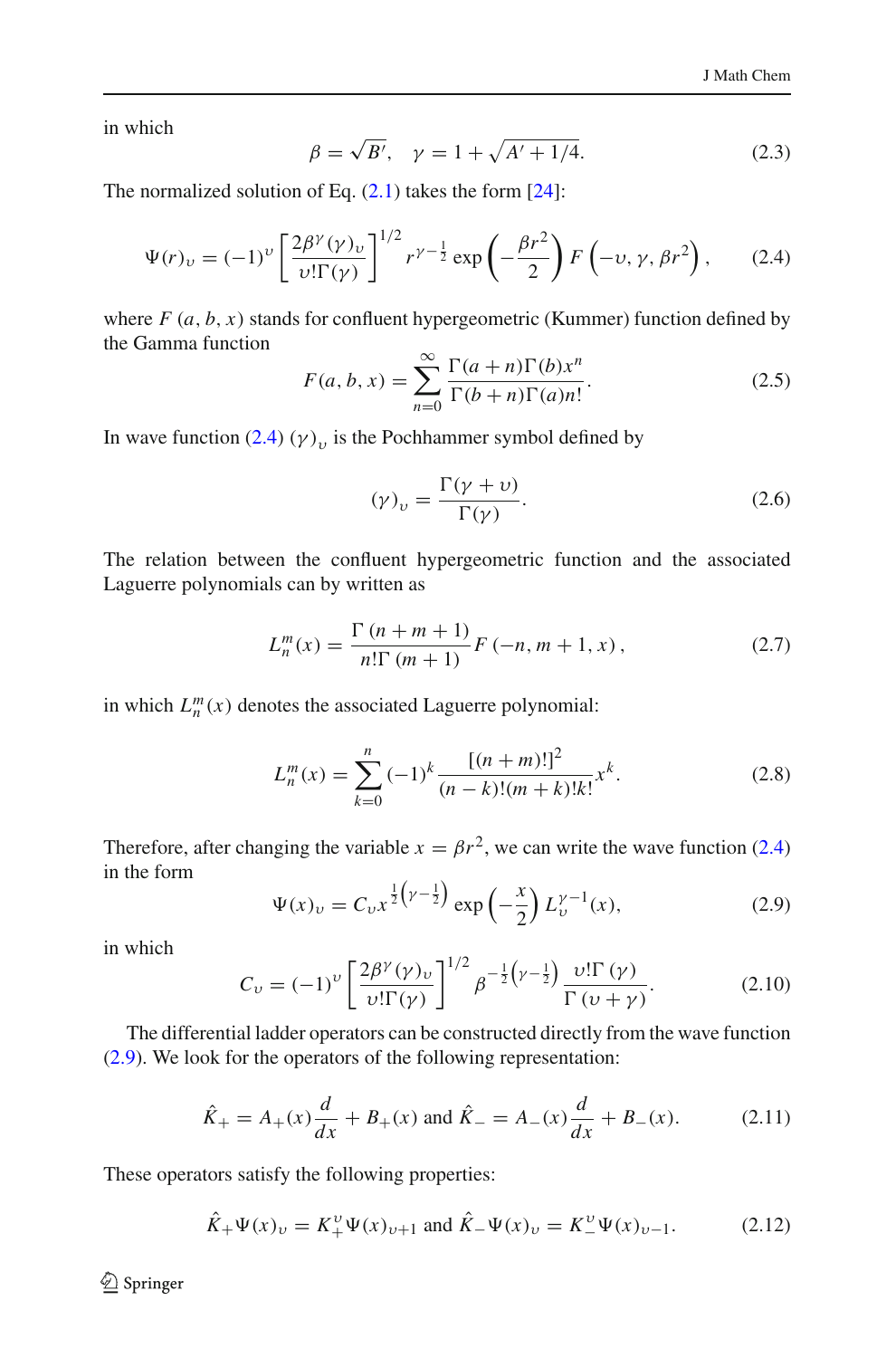<span id="page-4-0"></span>Then the raising and lowering operators can be constructed by taking advantage of the first derivatives of the associated Laguerre polynomials [\[34](#page-13-26)]

$$
x\frac{d}{dx}L_n^{\alpha}(x) = nL_n^{\alpha}(x) - (n+\alpha)L_{n-1}^{\alpha}(x),
$$
\n(2.13)

$$
x\frac{d}{dx}L_n^{\alpha}(x) = (n+1)L_{n+1}^{\alpha}(x) - (n+\alpha+1-x)L_n^{\alpha}(x).
$$
 (2.14)

Employing Eq. [\(2.13\)](#page-4-0) and the result of the action of the differential operator  $\frac{d}{dx}$  on the wave function [\(2.9\)](#page-3-1) we get

$$
\frac{d}{dx}\Psi(x)_v = \frac{(\gamma - \frac{1}{2})}{2x}\Psi(x)_v - \frac{1}{2}\Psi(x)_v \n+ C_v x^{\frac{1}{2}(\gamma - \frac{1}{2})} \exp\left(-\frac{x}{2}\right) \frac{d}{dx} L_v^{\gamma - 1}(x).
$$
\n(2.15)

After simple calculation, we finally obtain the following result:

$$
\frac{d}{dx}\Psi(x)_v = \frac{\gamma - \frac{1}{2}}{2x}\Psi(x)_v - \frac{1}{2}\Psi(x)_v \n+ C_v\Phi(x)\left[\frac{v}{x}L_v^{\gamma - 1}(x) - \frac{v + \gamma - 1}{x}L_{v-1}^{\gamma - 1}(x)\right],
$$
\n(2.16)

where  $\Phi(x) = x^{\frac{1}{2}(\gamma - \frac{1}{2})} \exp(-\frac{x}{2}).$ 

<span id="page-4-1"></span>Hence, the lowering operator takes the following form:

$$
\hat{K}_{-} = -\left[x\frac{d}{dx} - \frac{1}{2}\left(\gamma - \frac{1}{2}\right) + \frac{1}{2}x - \nu\right],
$$
\n(2.17)

whereas its coefficient is given by

$$
K_{-}^{v} = (v + \gamma - 1) \frac{C_v}{C_{v-1}}.
$$
\n(2.18)

The form of Eq. [\(2.17\)](#page-4-1) clearly indicates that the lowering operator annihilates the vibrational ground state:

$$
\hat{K}_{-}\Psi(x)_{0} = 0. \tag{2.19}
$$

In a similar manner, we construct the raising operator. Using Eq. [\(2.14\)](#page-4-0) and the result of the action of the differential operator  $\frac{d}{dx}$  on the wave function [\(2.9\)](#page-3-1) we get

$$
\frac{d}{dx}\Psi(x)_\nu = \frac{\gamma - \frac{1}{2}}{2x}\Psi(x)_\nu - \frac{1}{2}\Psi(x)_\nu + C_\nu x^{\frac{1}{2}\left(\gamma - \frac{1}{2}\right)}\exp\left(-\frac{x}{2}\right)\frac{d}{dx}L_\nu^{\gamma - 1}(x). \tag{2.20}
$$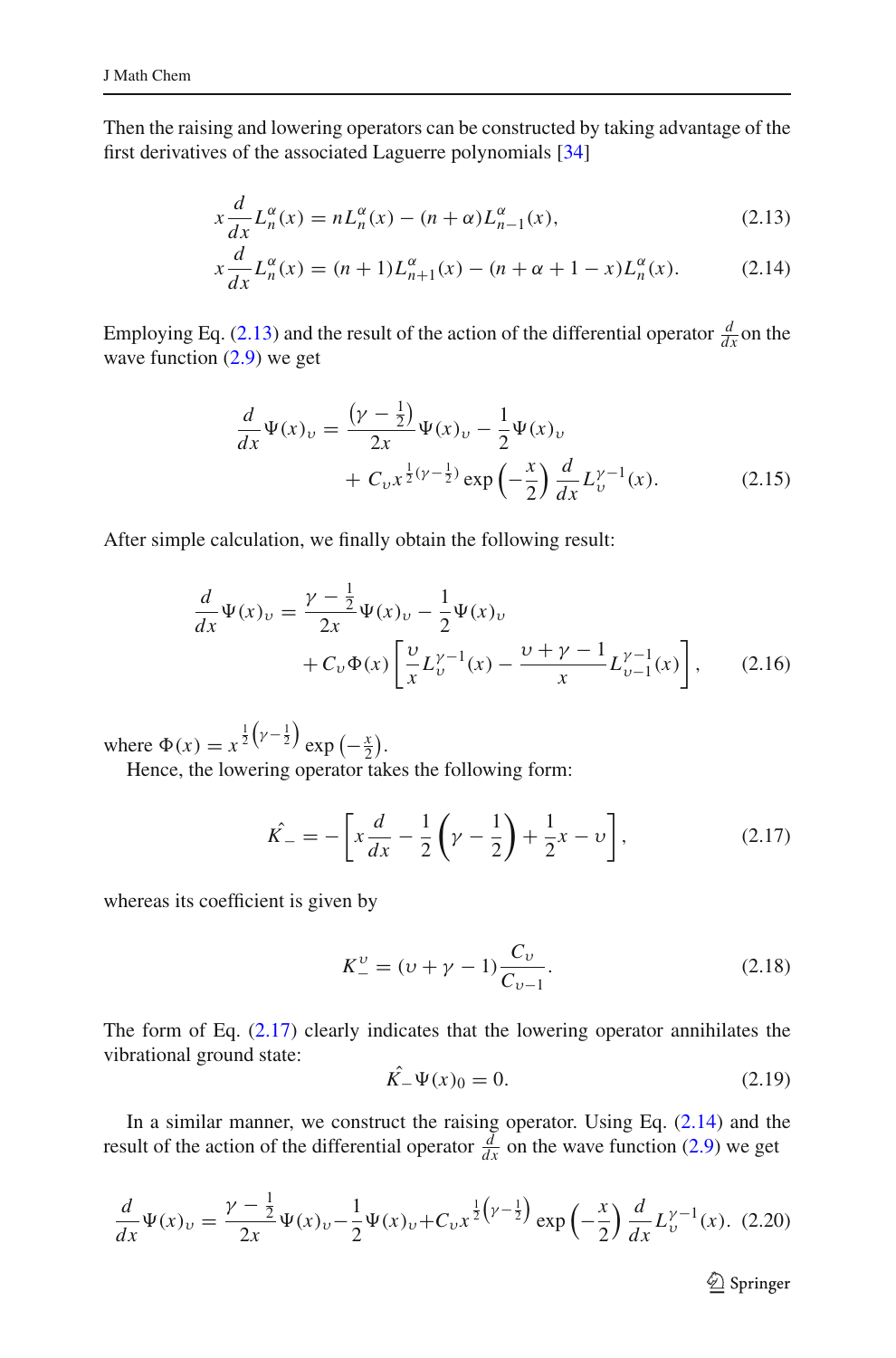A simple calculation provides the following result:

$$
\frac{d}{dx}\Psi(x)_v = \frac{\gamma - \frac{1}{2}}{2x}\Psi(x)_v - \frac{1}{2}\Psi(x)_v + C_v\Phi(x)\left[\frac{v+1}{x}L_{v+1}^{\gamma - 1}(x) - \frac{v+\gamma - x}{x}L_v^{\gamma - 1}(x)\right].\tag{2.21}
$$

Hence, we obtain the following form of the raising operator:

$$
\hat{K}_{+} = x \frac{d}{dx} - \frac{1}{2} \left( \gamma - \frac{1}{2} \right) - \frac{1}{2} x + \nu + \gamma, \tag{2.22}
$$

which coefficient is given by

$$
K_{+}^{\nu} = (\nu + 1) \frac{C_{\nu}}{C_{\nu+1}}.
$$
\n(2.23)

#### **3 Ladder operators for the rotating G–K oscillator**

The starting point for the derivation of the ladder operators for the rotating G–K oscillator is the rotational–vibrational Schrödinger equation with the rotating G–K potential [\[24](#page-13-15)]:

$$
\left\{-\frac{1}{2}\frac{d^2}{dr^2} + \frac{1}{2}\left[B'r^2 + \frac{A'+J(J+1)}{r^2}\right] - \varepsilon_{vJ}\right\}\Psi(r)_{vJ} = 0,\tag{3.1}
$$

<span id="page-5-0"></span>in which  $\varepsilon_{vJ} = \frac{2mE_{vJ}}{\hbar^2}$  and J = 0, 1, 2... is the rotational quantum number.<br>The englytical colution of Eq. (3.1) has the following form [24].

The analytical solution of Eq.  $(3.1)$  has the following form  $[24]$ :

$$
\Psi(r)_{\nu J} = (-1)^{\nu} \left[ \frac{2\beta^{\nu}(\delta)_{\nu}}{\nu! \Gamma(\delta)} \right]^{1/2} r^{\delta - \frac{1}{2}} \exp\left(-\frac{\beta r^2}{2}\right) F\left(-\nu, \delta, \beta r^2\right), \quad (3.2)
$$

<span id="page-5-1"></span>in which

$$
\delta = 1 + \left[ A' + (J + 1/2)^2 \right]^{1/2}.
$$
 (3.3)

Using the relation between the hypergeometric confluent function and associated Laguerre polynomial  $(2.8)$  we can rewrite the wave function  $(3.2)$  in the representation of a new variable  $x = \beta r^2$ :

$$
\Psi(x)_{\nu J} = N_{\nu J} x^{\frac{1}{2} \left(\delta - \frac{1}{2}\right)} \exp\left(-\frac{x}{2}\right) L_{\nu}^{\delta - 1}(x),\tag{3.4}
$$

<span id="page-5-2"></span>in which

$$
N_{\upsilon J} = (-1)^{\upsilon} \left[ \frac{2\beta^{\delta}(\delta)_{\upsilon}}{\upsilon! \Gamma(\delta)} \right]^{\frac{1}{2}} \beta^{-\frac{1}{2} \left(\delta - \frac{1}{2}\right)} \frac{\upsilon! (\delta - 1)!}{(\upsilon + \delta - 1)!}.
$$
 (3.5)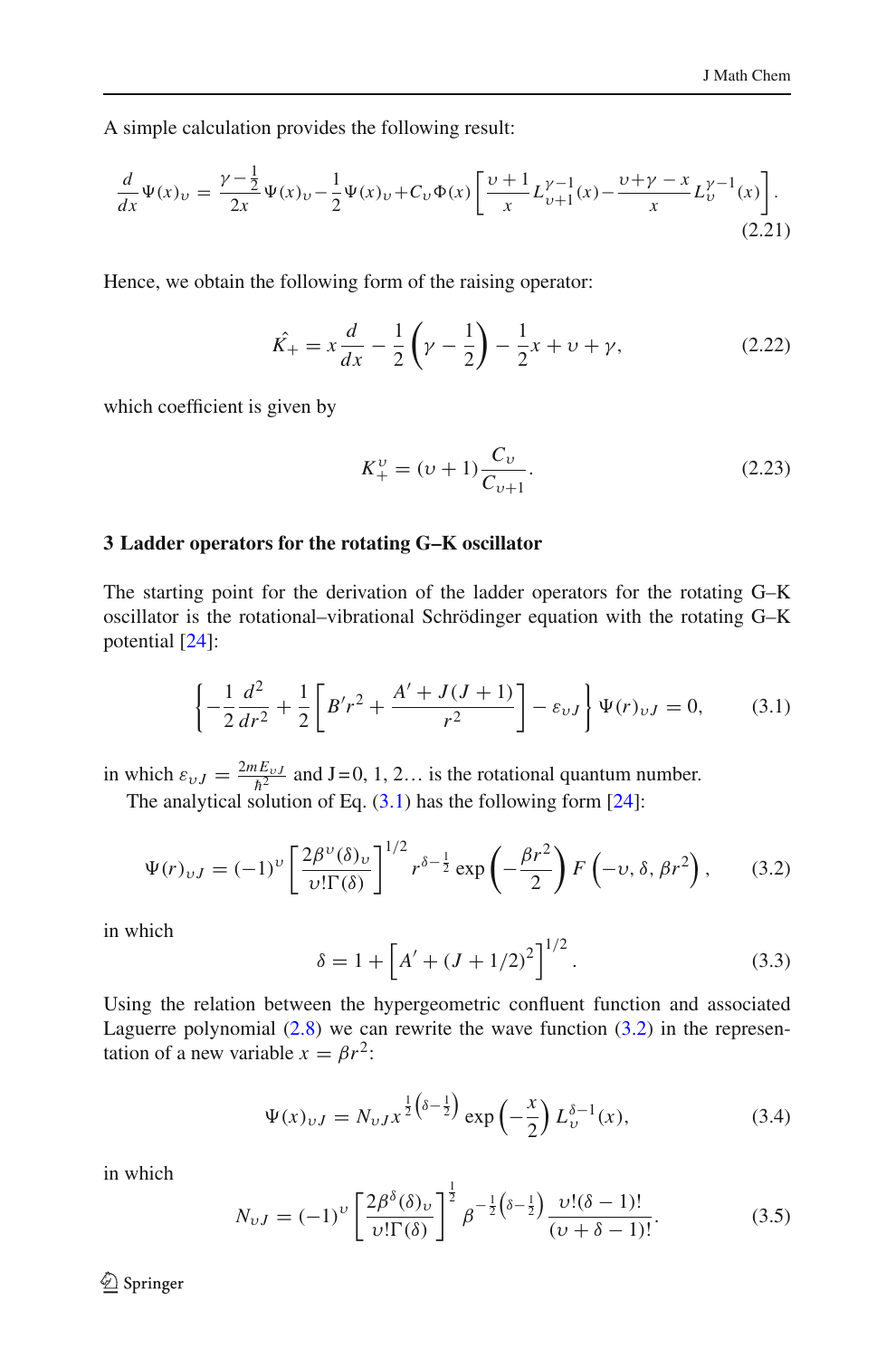The ladder operators for the rotating G–K oscillator can be constructed directly from the wave function  $(3.4)$ . To this aim, we are looking for the operators:

$$
\hat{L}_{+} = C_{+}(x)\frac{d}{dx} + D_{+}(x) \text{ and } \hat{L}_{-} = C_{-}(x)\frac{d}{dx} + B_{-}(x). \tag{3.6}
$$

which satisfy the following relationships:

$$
\hat{L}_{+}\Psi(x)_{\nu J} = L_{+}^{\nu J}\Psi(x)_{\nu+1,J} \text{ and } \hat{L}_{-}\Psi(x)_{\nu J} = L_{-}^{\nu J}\Psi(x)_{\nu-1,J}. \tag{3.7}
$$

Using Eq. [\(2.13\)](#page-4-0) and the result of the action of the differential operator  $\frac{d}{dx}$  on the wave function [\(3.4\)](#page-5-2) one gets

$$
\frac{d}{dx}\Psi(x)_{\nu J} = \frac{\delta - \frac{1}{2}}{2x}\Psi(x)_{\nu J} - \frac{1}{2}\Psi(x)_{\nu J} + N_{\nu J}x^{\frac{1}{2}(\delta - \frac{1}{2})}\exp\left(-\frac{x}{2}\right)\frac{d}{dx}L_v^{\delta - 1}(x). \tag{3.8}
$$

After simple calculation, the lowering operator and its coefficient can be specified in the forms:

$$
\hat{L}_{-} = -\left[x\frac{d}{dx} - \frac{1}{2}\left(\delta - \frac{1}{2}\right) + \frac{1}{2}x - v\right], \quad L_{-}^{vJ} = (v + \delta - 1)\frac{N_{vJ}}{N_{v-1,J}}.\tag{3.9}
$$

Additionally, one can show that this operator annihilates the vibrational ground state, which depends on the rotational quantum number:

$$
\hat{L}_{-}\Psi(x)_{0J} = 0. \tag{3.10}
$$

In a similar manner one can construct the corresponding raising operator. Using Eq. [\(2.14\)](#page-4-0) and the result of the action of the differential operator  $\frac{d}{dx}$  on the wave function  $(3.4)$  one gets

$$
\frac{d}{dx}\Psi(x)_{\nu J} = \frac{\delta - \frac{1}{2}}{2x}\Psi(x)_{\nu J} - \frac{1}{2}\Psi(x)_{\nu J} + N_{\nu J}\Phi(x)_{J} \left[ \frac{\nu + 1}{x} L_{\nu + 1}^{\delta - 1}(x) - \frac{\nu + \delta - x}{x} L_{\nu}^{\delta - 1}(x) \right],\tag{3.11}
$$

in which

$$
\Phi(x)_J = x^{\frac{1}{2}\left(\delta - \frac{1}{2}\right)} \exp\left(-\frac{x}{2}\right). \tag{3.12}
$$

In view of the above, the raising operator and its coefficient can be given in the forms:

$$
\hat{L}_{+} = x \frac{d}{dx} - \frac{1}{2} \left( \delta - \frac{1}{2} \right) - \frac{1}{2} x + \nu + \delta, \quad L_{+}^{\nu J} = (\nu + 1) \frac{N_{\nu J}}{N_{\nu + 1, J}}. \tag{3.13}
$$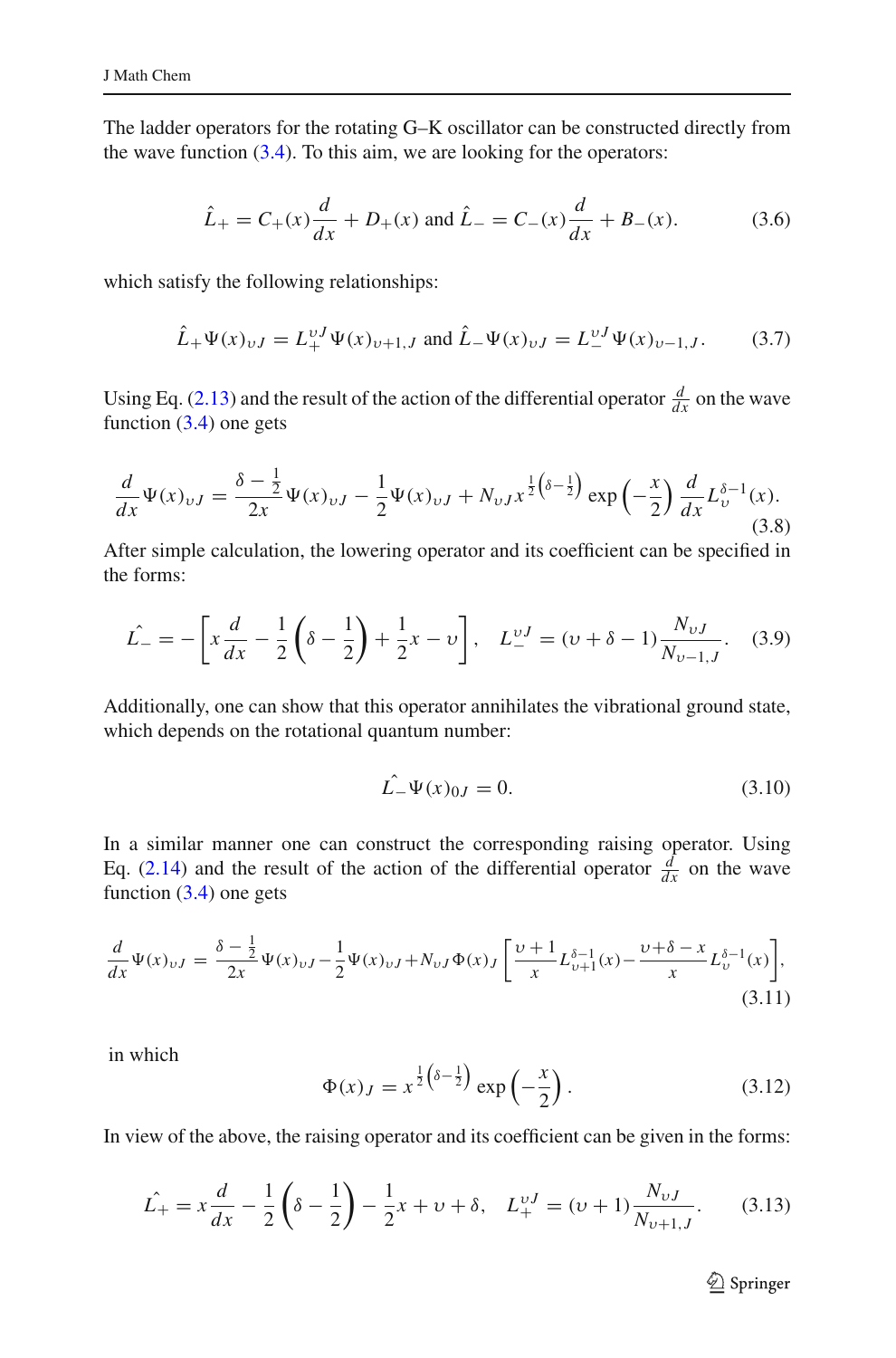## **4 Coherent states of the G–K oscillator**

In this section we turn our attention towards the coherent states of the G–K potential. Crucial for the realization of this aim is an assumption that the Hamiltonian can be factorized as

$$
\hat{H}_0 = \hat{A}^\dagger \hat{A} + E_0,\tag{4.1}
$$

<span id="page-7-0"></span>in which

$$
\hat{A}^{\dagger} = \frac{1}{\sqrt{2}} \left[ -\frac{d}{dr} + W_0(r) \right], \quad \hat{A} = \frac{1}{\sqrt{2}} \left[ \frac{d}{dr} + W_0(r) \right], \quad \left[ \hat{A}, \hat{A}^{\dagger} \right] = -\frac{dW_0(r)}{dr}.
$$
\n(4.2)

Here  $W_0(r)$  is interpreted as a Witten superpotential [\[35](#page-13-27),[36](#page-13-28)], which satisfies the wellknow Riccati differential equation:

$$
\frac{\hbar^2}{2m} \left[ W_0^2(r) - \frac{dW_0(r)}{dr} \right] + V(r) = E_0,
$$
\n(4.3)

which is widely used in sypersymmetric quantum mechanics (SUSY QM) and permits a construction of the Schrödinger equation which has analytical solutions [\[37](#page-13-29)]. The explicit expression for the superpotential can be determined using the Darboux transformation. Hence, employing this approach,  $W_0(r)$  can be specified by a general formula:

$$
W_0(r) = -\frac{d}{dr} \ln \Psi(r)_{0J},
$$
\n(4.4)

in which  $\Psi(r)_{0J}$  denotes the vibrational ground state of the quantum system. Taking into account the wave function  $(3.2)$  in the arbitrary normalization one obtains  $[37]$  $[37]$ 

$$
W_0(r) = \frac{-\delta + \frac{1}{2}}{r} + \beta r.
$$
 (4.5)

<span id="page-7-1"></span>Equations [\(4.2\)](#page-7-0) and [\(4.5\)](#page-7-1) generate the annihilation and creation operators for the G–K potential:

$$
\hat{A}^{\dagger} = \frac{1}{\sqrt{2}} \left[ -\frac{d}{dr} + \frac{-\delta + \frac{1}{2}}{r} + \beta r \right], \quad \hat{A} = \frac{1}{\sqrt{2}} \left[ \frac{d}{dr} + \frac{-\delta + \frac{1}{2}}{r} + \beta r \right]. \tag{4.6}
$$

Additionally, it can be shown that the operator  $\hat{A}$  annihilates the ground state. Therefore, the coherent state  $|\alpha J\rangle$  of the rotating G–K oscillator is the eigenstate of the annihilation operator:

$$
\hat{A}|\alpha J\rangle = \alpha |\alpha J\rangle, \quad |\alpha J\rangle = r^{\delta - \frac{1}{2}} \exp\left(-\frac{\beta r^2}{2} + \sqrt{2}\alpha r\right). \tag{4.7}
$$

<span id="page-7-2"></span> $\bigcircled{2}$  Springer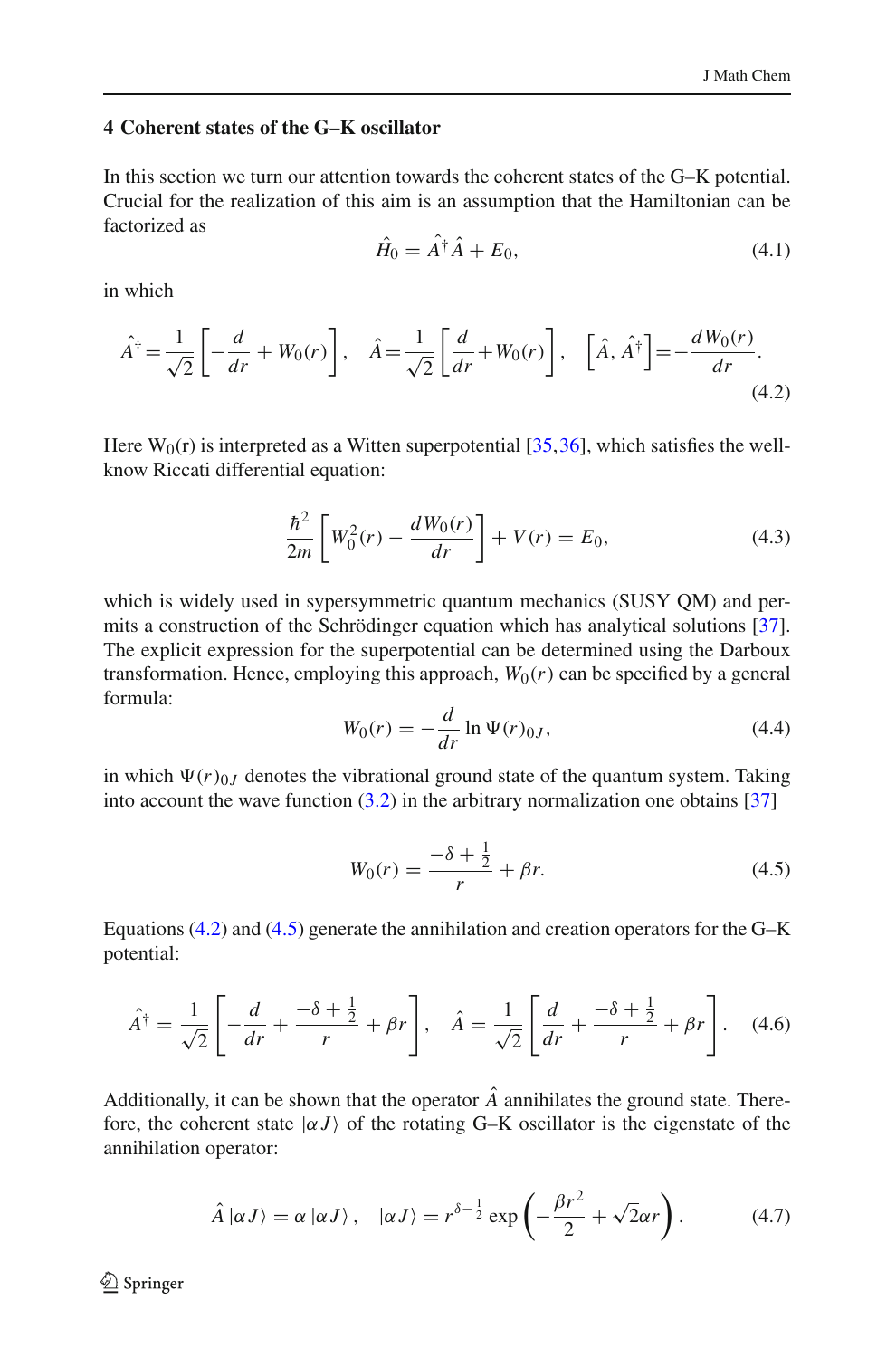The method proposed also permits a derivation of the coherent states for the G–K oscillator with zero total angular momentum. Applying this procedure, after similar calculations, the normalized coherent states can be given in the form:

$$
|\alpha\rangle = N_{\alpha}r^{\gamma - \frac{1}{2}}\exp\left(-\frac{\beta r^2}{2} + \sqrt{2}\alpha r\right)
$$
 (4.8)

It is interesting to note that the isospectral partner potential  $V_D(r)$  (Darboux potential) associated with the three-dimensional rotating G–K potential satisfies the following equation:

$$
V_D(r) = V(r) - 2\frac{d^2}{dr^2}\Psi(r)_{0J}.
$$
\n(4.9)

Using Eq. [\(4.5\)](#page-7-1) one gets the Darboux potential:

$$
V_D(r) = V(r) + 2\left(\frac{\delta - \frac{1}{2}}{r^2} + \beta\right).
$$
 (4.10)

The ground state solution associated with the standard Darboux potential can be generated from the following relationship [\[14\]](#page-13-30):

$$
\psi(r)_{0J} = \exp\left[-\int W_0(r)dr\right].\tag{4.11}
$$

Hence, the ground state wave function can be specified by a general formula:

$$
\psi(r)_{0J} = r^{\delta - 1/2} \exp\left(-\frac{\beta r^2}{2}\right). \tag{4.12}
$$

#### **5 Minimum uncertainty coherent states**

It is easy to demonstrate that the coherent states  $|\alpha J\rangle$  minimize the generalized position-momentum uncertainty relation  $(h = 1)$  [\[14](#page-13-30)]:

<span id="page-8-0"></span>
$$
[\Delta y(r)]^2 (\Delta p)^2 \ge \frac{1}{4} \langle \alpha J | g(r) | \alpha J \rangle^2, \quad [y(r), \hat{p}] = ig(r) = i \frac{dy(r)}{dr} = -[\hat{A}, \hat{A}^\dagger],
$$
\n(5.1)

in which  $y(r)$  denotes an anharmonic coordinate, whose explicit form depends on the oscillator type, whereas  $\hat{p} = -i \frac{d}{dr}$  is the associated momentum operator. Adopting Eq.  $(5.1)$  to the rotating G–K potential we obtain

<span id="page-8-1"></span>
$$
y(r) = \frac{-\delta + \frac{1}{2}}{r} + \beta r.
$$
 (5.2)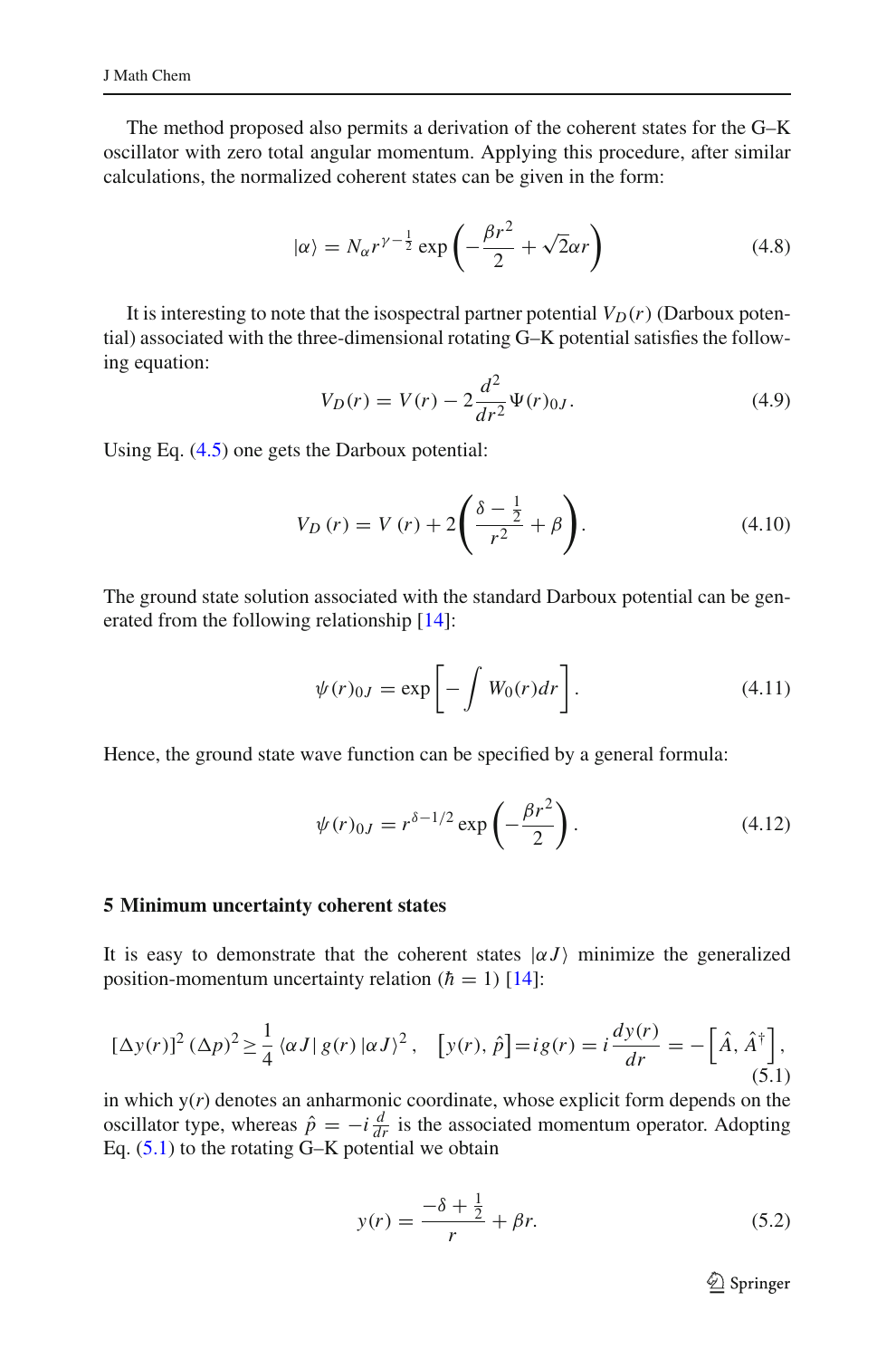Taking into account Eqs.  $(5.1)$  and  $(5.2)$  one gets

$$
g(r) = \frac{\delta - \frac{1}{2}}{r^2} + \beta.
$$
 (5.3)

<span id="page-9-0"></span>In the next step we can calculate the matrix elements:

$$
\langle \alpha J | y(r) | \alpha J \rangle = \frac{1}{\sqrt{2}} \langle \alpha J | \hat{A} + \hat{A}^{\dagger} | \alpha J \rangle = \frac{1}{\sqrt{2}} \left( \alpha + \alpha^* \right), \tag{5.4}
$$

$$
\langle \alpha J | \hat{p} | \alpha J \rangle = -i \frac{1}{\sqrt{2}} \langle \alpha J | \hat{A} - \hat{A}^{\dagger} | \alpha J \rangle = -i \frac{1}{\sqrt{2}} \left( \alpha - \alpha^* \right), \tag{5.5}
$$

$$
2 \langle \alpha J | y^2(r) | \alpha J \rangle = \langle \alpha J | \hat{A} \hat{A} + 2 \hat{A}^\dagger \hat{A} + \hat{A}^\dagger \hat{A}^\dagger - g(r) | \alpha J \rangle = (\alpha - \alpha^*)^2 - \langle \alpha J | g(r) | \alpha J \rangle, \tag{5.6}
$$

$$
-2 \langle \alpha J | \hat{p}^2 | \alpha J \rangle = \langle \alpha J | \hat{A}\hat{A} - 2 \hat{A}^\dagger \hat{A} + \hat{A}^\dagger \hat{A}^\dagger + g(r) | \alpha J \rangle = (\alpha - \alpha^*)^2 + \langle \alpha J | g(r) | \alpha J \rangle, \tag{5.7}
$$

applying the following operator relation:

$$
\hat{A}\hat{A}^{\dagger} = \hat{A}^{\dagger}\hat{A} - g(r). \tag{5.8}
$$

Taking into account Eqs.  $(5.4)$ – $(5.7)$  one may evaluate

$$
[\Delta y(r)]^2 = \langle \alpha J | y(r)^2 | \alpha J \rangle - \langle \alpha J | y(r) | \alpha J \rangle = -\frac{1}{2} \langle \alpha J | g(r) | \alpha J \rangle, \quad (5.9)
$$

$$
\left(\Delta p\right)^{2} = \langle \alpha J | \hat{p}^{2} | \alpha J \rangle - \langle \alpha J | \hat{p} | \alpha J \rangle - \frac{1}{2} \langle \alpha J | g(r) | \alpha J \rangle, \qquad (5.10)
$$

providing that  $\Delta y(r) = \Delta p$  and

$$
\left[\Delta y(r)\right]^2 \left(\Delta p\right)^2 = \frac{1}{4} \left\langle \alpha J \right| g(r) \left| \alpha J \right\rangle^2 = \frac{1}{4} \left\langle \alpha J \left| \frac{\delta - \frac{1}{2}}{r^2} + \beta \right| \alpha J \right\rangle^2. \tag{5.11}
$$

<span id="page-9-1"></span>The simple calculations performed reveal that the obtained coherent states minimize the generalized position-momentum uncertainty relation for the G–K anharmonic coordinate  $y(r)$  and that they are the eigenstates of the operator  $\hat{A}$ , which annihilates the vibrational ground state  $\hat{A} |0J\rangle = 0$ . Therefore, they satisfy the two fundamental requirements established for the coherent states of an anharmonic oscillator. Some similar minimum-uncertainty coherent states have been recently derived algebraically by Molski [\[38](#page-13-31)] and Mikulski et al. [\[39](#page-13-32)].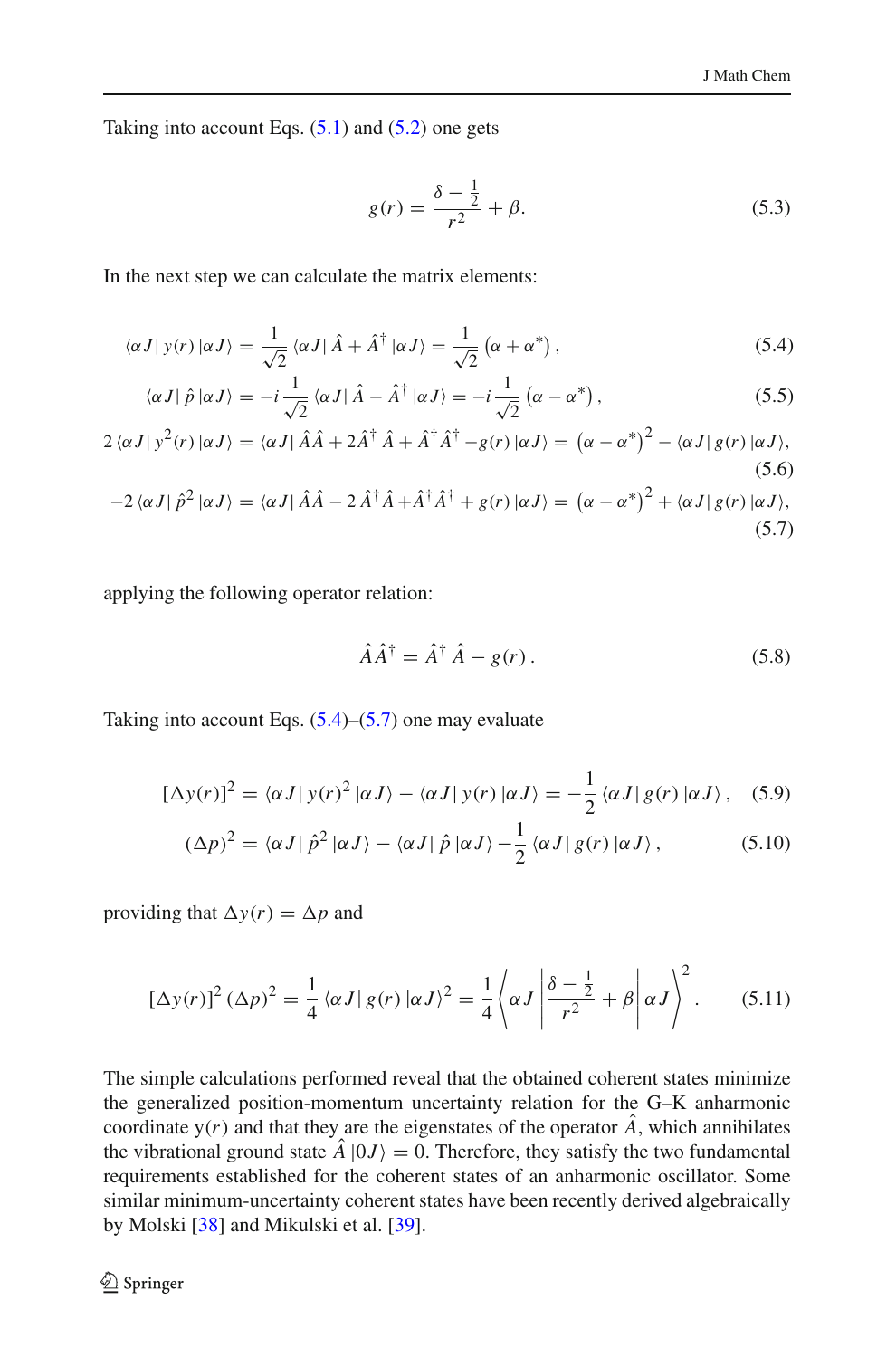The integral on the right-hand side of the relation [\(5.11\)](#page-9-1) can be calculated using the well-known formula:

$$
\int_{0}^{\infty} r^{n} e^{-\mu r} dr = n! \mu^{-(n+1)}, \quad \text{Re}(\mu) > 0
$$
\n(5.12)

and the integral representation of the Laguerre function. The starting point for the realization of this aim is the calculation of the normalization constant of  $\alpha J$  [\(4.7\)](#page-7-2):

$$
|\alpha J\rangle = r^{\delta - \frac{1}{2}} \exp\left(-\frac{\beta r^2}{2} + \sqrt{2}\alpha r\right).
$$
 (5.13)

After simple calculations we obtain the normalization constant in the following form:

$$
N_{\alpha J} = \langle \alpha J | \alpha J \rangle^{-1/2} = \left( \frac{\beta^{-\delta}}{2\sqrt{\pi}} \right)^{1/2} \left\{ \frac{\pi^2 \left[ \frac{(\alpha + \alpha^*)^2}{\beta} + 1 \right] L \left[ -\delta, \frac{1}{2}, \frac{(\alpha + \alpha^*)^2}{2\beta} \right]}{2 \sin (\delta \pi) \Gamma \left( \frac{3}{2} - \delta \right)} - \frac{\pi^2 (\alpha + \alpha^*)^2 L \left[ -\delta, \frac{3}{2}, \frac{(\alpha + \alpha^*)^2}{2\beta} \right]}{2\beta \sin (\delta \pi) \Gamma \left( \frac{3}{2} - \delta \right)} + \frac{\sqrt{2} \pi^2 (\alpha + \alpha^*) \left[ \frac{(\alpha + \alpha^*)^2}{\beta} + 2\delta - 1 \right] L \left[ -\delta + \frac{1}{2}, \frac{1}{2}, \frac{(\alpha + \alpha^*)^2}{2\beta} \right] \left( -\delta + \frac{1}{2} \right)}{2\sqrt{\beta} (2\delta - 1) \cos (\delta \pi) \Gamma (2 - \delta)} - \frac{\sqrt{2} \pi^2 (\alpha + \alpha^*)^2 L \left[ -\delta + \frac{1}{2}, \frac{3}{2}, \frac{(\alpha + \alpha^*)^2}{2\beta} \right] \left( -\delta + \frac{1}{2} \right)}{2\beta^{3/2} (2\delta - 1) \cos (\delta \pi) \Gamma (2 - \delta)} \right\}^{1/2}, \quad (5.14)
$$

in which  $L(a, b, x)$  denotes the Laguerre function. In this way we obtain the following result:

$$
\left\langle \alpha J \left| \frac{\delta - \frac{1}{2}}{r^2} + \beta \right| \alpha J \right\rangle = \frac{N_{\alpha J}^2 2^{\delta - \frac{5}{2}} \Omega \left( -\alpha - \alpha^* \right)^{-2\delta + 3}}{\sqrt{\pi \beta}}
$$

$$
\times \left\{ \frac{2^{-\delta + 1} \pi^2 \left( -\alpha - \alpha^* \right)^{2\delta - 2} \beta^{-\delta + 1} L \left[ -\delta + \frac{1}{2}, \frac{1}{2}, \frac{(\alpha + \alpha^*)^2}{2\beta} \right]}{\cos(\delta \pi) \Gamma \left( 2 - \delta \right)} \right\}
$$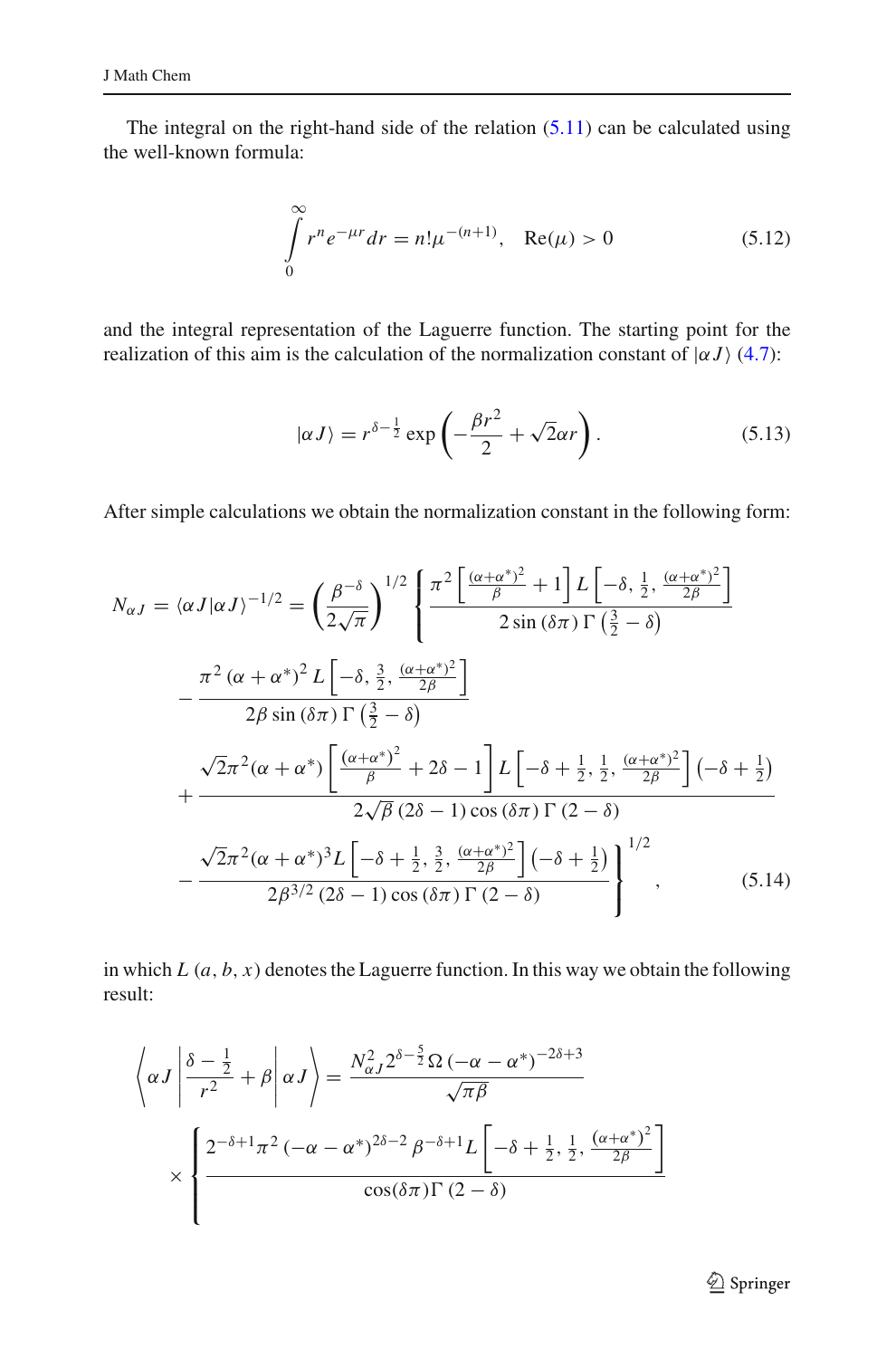$$
-\frac{2^{-\delta+1/2}\pi^2(-\alpha-\alpha^*)^{2\delta-3}\beta^{3/2-\delta}L\left[-\delta,\frac{1}{2},\frac{(\alpha+\alpha^*)^2}{2\beta}\right]}{\sin(\delta\pi)\Gamma\left(\frac{3}{2}-\delta\right)(-\delta+1)} + \frac{2^{-\delta+1/2}\pi^2(-\alpha-\alpha^*)^{2\delta-1}\beta^{-\delta+1/2}L\left[-\delta,\frac{3}{2},\frac{(\alpha+\alpha^*)^2}{2\beta}\right]}{\sin(\delta\pi)\Gamma\left(\frac{3}{2}-\delta\right)(-\delta+1)} + \beta, \quad (5.15)
$$

in which

$$
\Omega = \delta - \frac{1}{2}.\tag{5.16}
$$

Basing on the result  $(5.11)$  we can finally write

$$
\Delta y(r)\Delta p
$$
\n
$$
= \frac{N_{\alpha J}^2 2^{\delta-\frac{5}{2}} \Omega \left(-\alpha - \alpha^*\right)^{-2\delta+3}}{2\sqrt{\pi \beta}}
$$
\n
$$
\times \left\{\frac{2^{-\delta+1} \pi^2 \left(-\alpha - \alpha^*\right)^{2\delta-2} \beta^{-\delta+1} L \left[-\delta + \frac{1}{2}, \frac{1}{2}, \frac{(\alpha + \alpha^*)^2}{2\beta}\right]}{\cos(\delta \pi) \Gamma (2-\delta)} - \frac{2^{-\delta+1/2} \pi^2 \left(-\alpha - \alpha^*\right)^{2\delta-3} \beta^{3/2-\delta} L \left[-\delta, \frac{1}{2}, \frac{(\alpha + \alpha^*)^2}{2\beta}\right]}{\sin(\delta \pi) \Gamma \left(\frac{3}{2}-\delta\right) (-\delta+1)} + \frac{2^{-\delta+1/2} \pi^2 \left(-\alpha - \alpha^*\right)^{2\delta-1} \beta^{-\delta+1/2} L \left[-\delta, \frac{3}{2}, \frac{(\alpha + \alpha^*)^2}{2\beta}\right]}{\sin(\delta \pi) \Gamma \left(\frac{3}{2}-\delta\right) (-\delta+1)} + \frac{1}{2}\beta. \quad (5.17)
$$

It should be also pointed out that the states  $|\alpha\rangle$  minimize the generalized positionmomentum uncertainty relation [\(5.1\)](#page-8-0) yielding

$$
[\Delta y(r)]^2 (\Delta p)^2 = \frac{1}{4} \left\langle \alpha \left| \frac{\gamma - \frac{1}{2}}{r^2} + \beta \right| \alpha \right\rangle^2, \qquad (5.18)
$$

<span id="page-11-0"></span>where

$$
y(r) = \frac{-\gamma + \frac{1}{2}}{r} + \beta r.
$$
 (5.19)

In Eq. [\(5.18\)](#page-11-0) *y*(*r*) is the G–K coordinate, whereas  $\frac{(y-1/2)}{r^2} - \beta = g(r)$ .

Proceeding along the lines of the previous calculation one may solve the integral on the right-hand side of the relation  $(5.18)$  yielding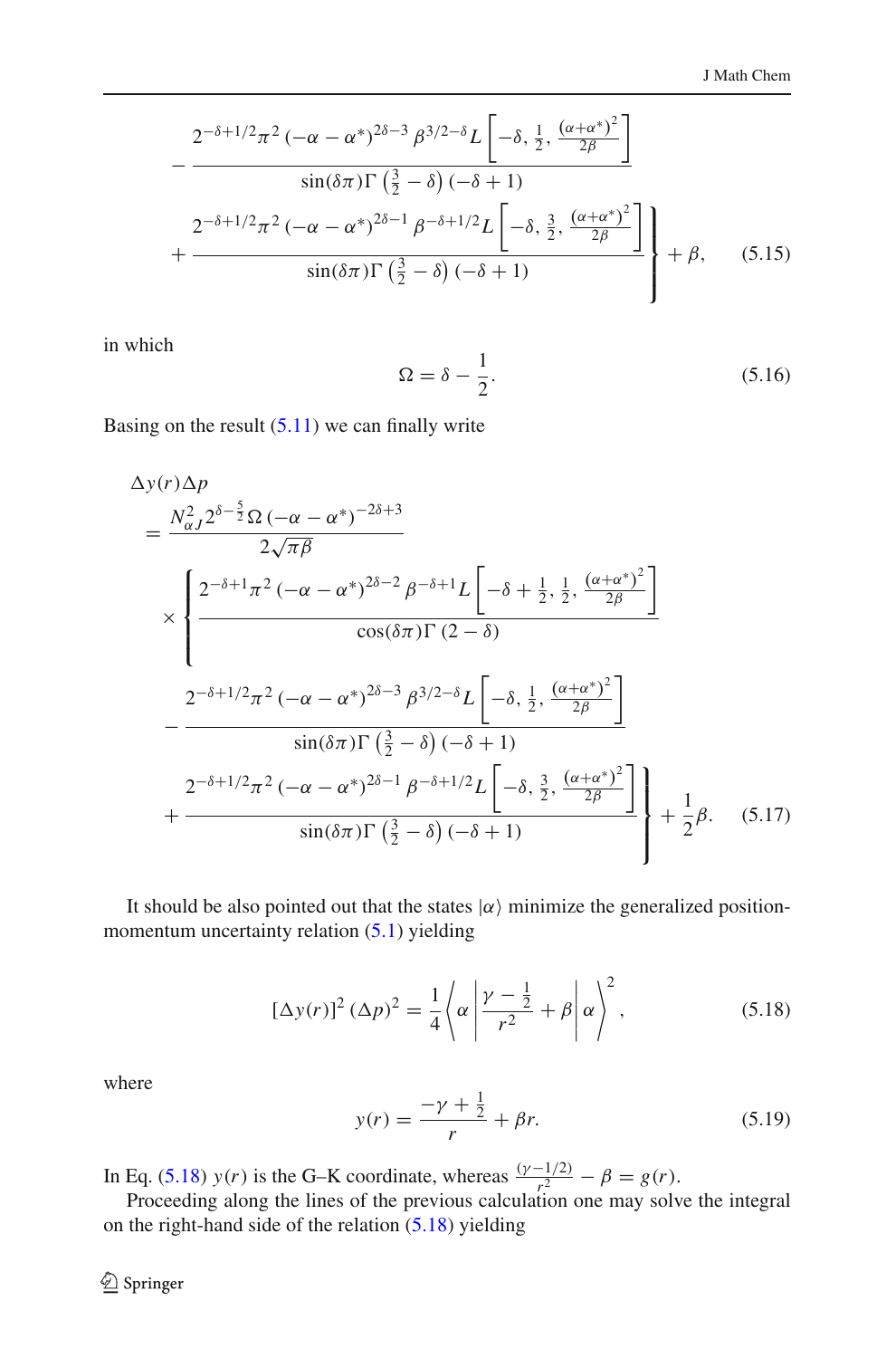$$
\Delta y(r)\Delta p = \frac{N_{\alpha}^{2}2^{\gamma-\frac{5}{2}}\left(\gamma-\frac{1}{2}\right)(-\alpha-\alpha^{*})^{-2\gamma+3}}{2\sqrt{\pi\beta}}
$$
  
\n
$$
\times \left\{\frac{2^{-\gamma+1}\pi^{2}\left(-\alpha-\alpha^{*}\right)^{2\gamma-2}\beta^{-\gamma+1}L\left[-\gamma+\frac{1}{2},\frac{1}{2},\frac{(\alpha+\alpha^{*})^{2}}{2\beta}\right]}{\cos(\gamma\pi)\Gamma(2-\gamma)} - \frac{2^{-\gamma+1/2}\pi^{2}\left(-\alpha-\alpha^{*}\right)^{2\delta-3}\beta^{3/2-\gamma}L\left[-\gamma,\frac{1}{2},\frac{(\alpha+\alpha^{*})^{2}}{2\beta}\right]}{\sin(\gamma\pi)\Gamma(\frac{3}{2}-\gamma)(-\gamma+1)} - \frac{2^{-\gamma+1/2}\pi^{2}\left(-\alpha-\alpha^{*}\right)^{2\gamma-1}\beta^{-\gamma+1/2}L\left[-\gamma,\frac{3}{2},\frac{(\alpha+\alpha^{*})^{2}}{2\beta}\right]}{\sin(\gamma\pi)\Gamma(\frac{3}{2}-\gamma)(-\gamma+1)} + \frac{1}{2}\beta, \quad (5.20)
$$

in which

$$
N_{\alpha} = \langle \alpha | \alpha \rangle^{-1/2}
$$
  
=  $\left(\frac{\beta^{-\gamma}}{2\sqrt{\pi}}\right)^{1/2} \left\{ \frac{\pi^2 \left[\frac{(\alpha + \alpha^*)^2}{\beta} + 1\right] L \left[-\gamma, \frac{1}{2}, \frac{(\alpha + \alpha^*)^2}{2\beta}\right]}{2 \sin (\gamma \pi) \Gamma \left(\frac{3}{2} - \gamma\right)} - \frac{\pi^2 (\alpha + \alpha^*)^2 L \left[-\gamma, \frac{3}{2}, \frac{(\alpha + \alpha^*)^2}{2\beta}\right]}{2\beta \sin (\gamma \pi) \Gamma \left(\frac{3}{2} - \gamma\right)} + \frac{\sqrt{2}\pi^2 (\alpha + \alpha^*) \left[\frac{(\alpha + \alpha^*)^2}{\beta} + 2\gamma - 1\right] L \left[-\gamma + \frac{1}{2}, \frac{1}{2}, \frac{(\alpha + \alpha^*)^2}{2\beta}\right] (-\gamma + \frac{1}{2})}{2\sqrt{\beta} (2\gamma - 1) \cos (\gamma \pi) \Gamma (2 - \gamma)} - \frac{\sqrt{2}\pi^2 (\alpha + \alpha^*)^3 L \left[-\gamma + \frac{1}{2}, \frac{3}{2}, \frac{(\alpha + \alpha^*)^2}{2\beta}\right] (-\gamma + \frac{1}{2})}{2\beta^{3/2} (2\gamma - 1) \cos (\gamma \pi) \Gamma (2 - \gamma)} \right\}^{1/2} . \tag{5.21}$ 

In the next study we will derive the dynamical symmetry group to show that these ladder operators satisfy SU(1,1) Lie group. Moreover, in the next paper we will show relevant applications of the ladder operators and coherent states derived in quantum chemistry computations. In particular, we will analytically compute the matrix elements for the vibrational and rotational–vibrational transitions in several diatomic molecules.

## **6 Conclusions**

In this work the ladder operators for the G–K potential have been constructed by a simple algebraic procedure that had been applied by Dong et al. [\[18\]](#page-13-9) to the Morse potential. These operators have been obtained directly from the analytical eigenfunc